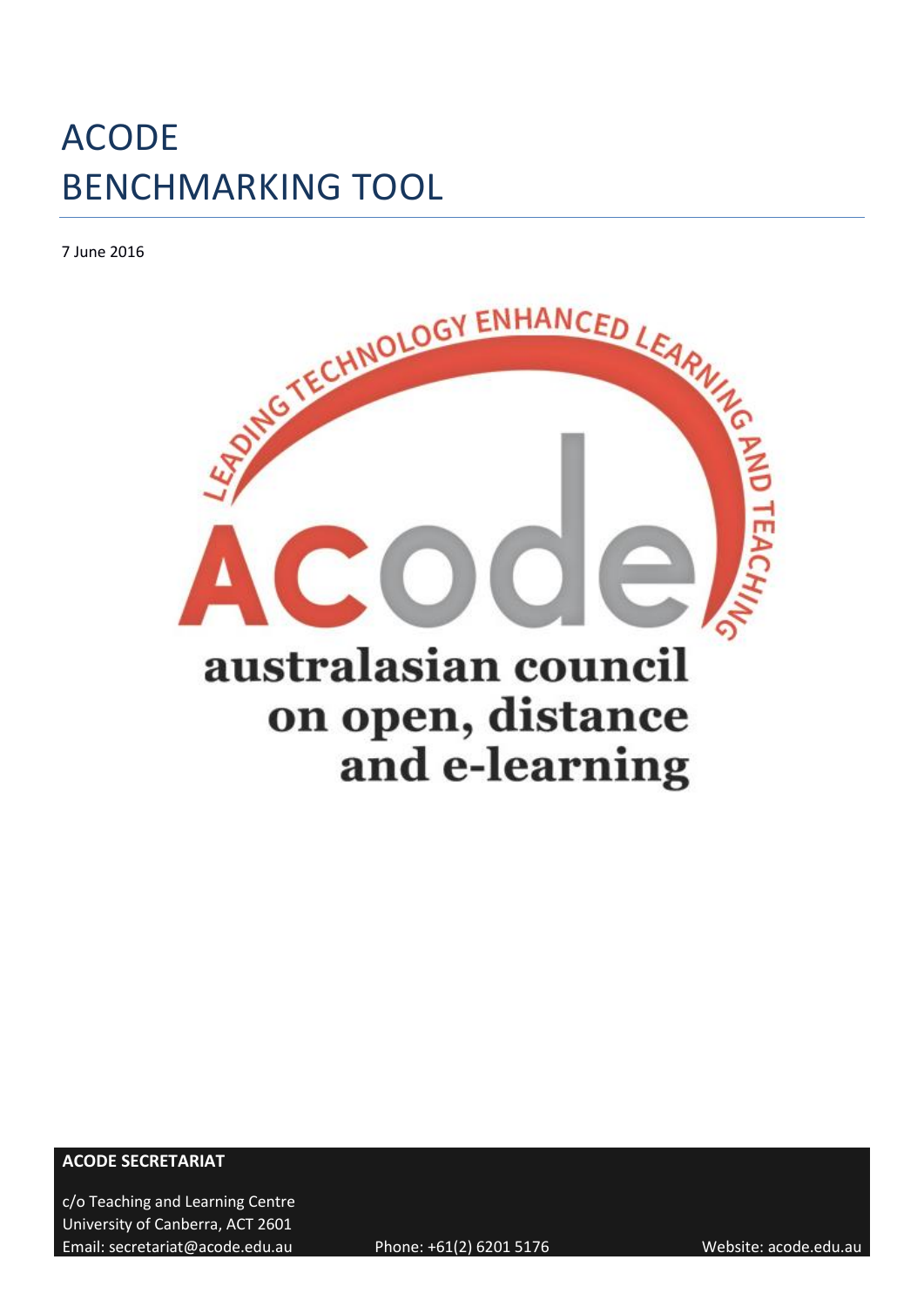## **CONTENTS**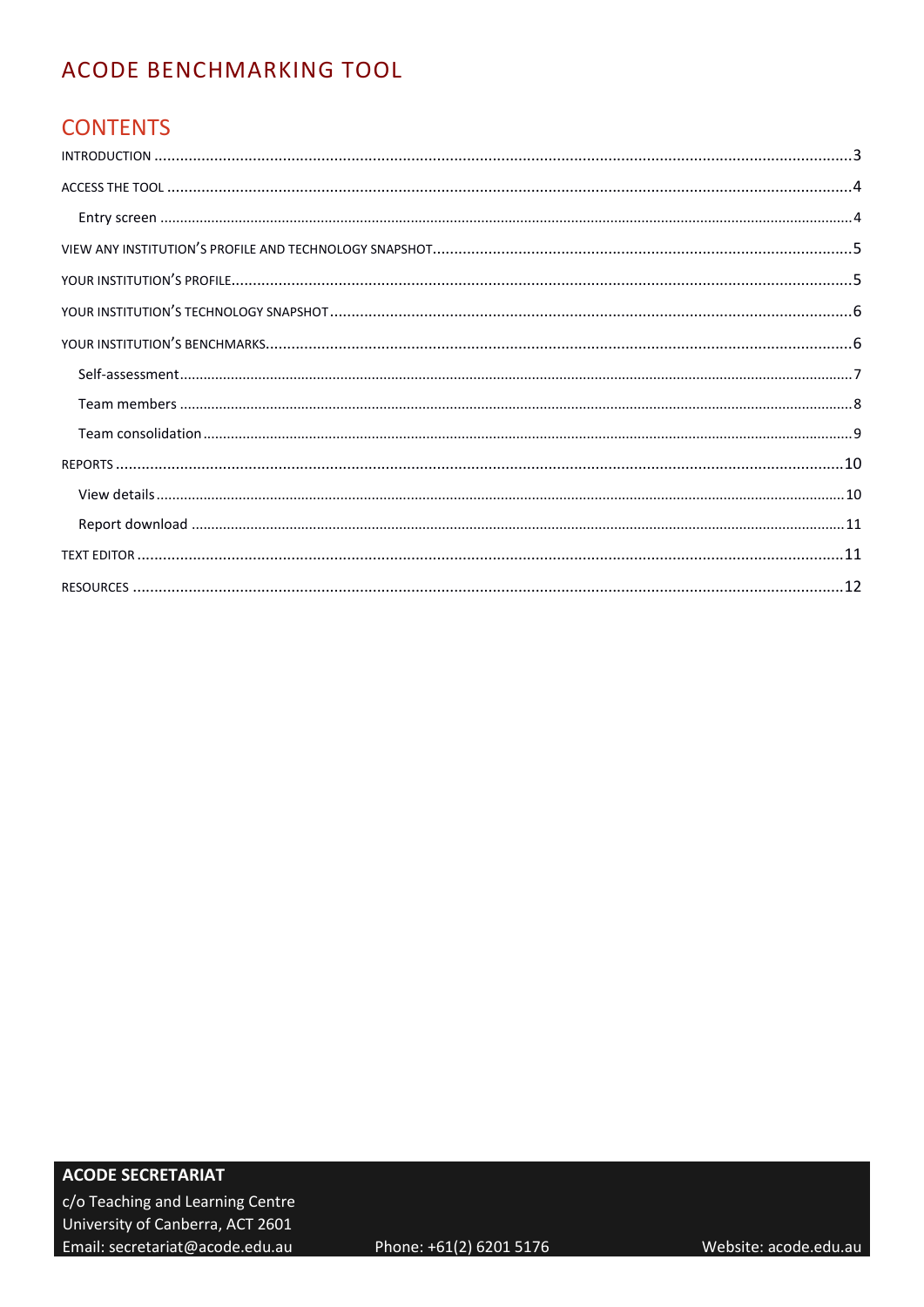#### <span id="page-2-0"></span>INTRODUCTION

The online 'Benchmarking Tool' provides institutions with an easy to use interface to house their self-assessment and consolidated data related to ACODE Benchmarks for Technology Enhanced Learning. The tool enables aggregation of benchmark activity over time for reflection, and includes:

- institutional/unit profile
- institution educational technology snapshot
- view of all institutions profile and technology snapshot
- benchmark self-assessment and team consolidation
- institution benchmark comparison
- view of benchmark Performance Indicator ratings for each institution
- anonymised report export.

The Benchmarking Tool was not completed for the start of the 2016 benchmarking activity, which means that for 2016, institutions will add their data to each benchmark 'Team consolidation' section only. During this period, feedback will be compiled and analysed to inform any further development or refinement.

#### Information

#### 1. **Adding content to the textboxes throughout the tool**

#### **Avoid issues**

If copying data from programs such as Microsoft Word or web pages, avoid pasting directly into the textboxes or 'Text editor'. This action brings formatting and code that may cause issues.

#### **Recommendation**

Paste into a program such as Notepad, so all formatting is stripped. Copy the plain text, then paste into the textbox or 'Text editor'.

A 'Clear formatting' option is available in the editor, which may assist if you do paste formatted text.

2. **Saving** 

Click the SAVE button, where available, regularly to ensure your work is saved. Before using keyboard shortcuts (e.g. Ctrl + S) to save, test to avoid browser or operating system inconsistencies.

A warning will display if you try to leave a screen without saving.

3. **Text editor** 

A 'Text editor' will display when you click in multi-line textboxes. Details can be found in the Text [editor](#page-10-1) section.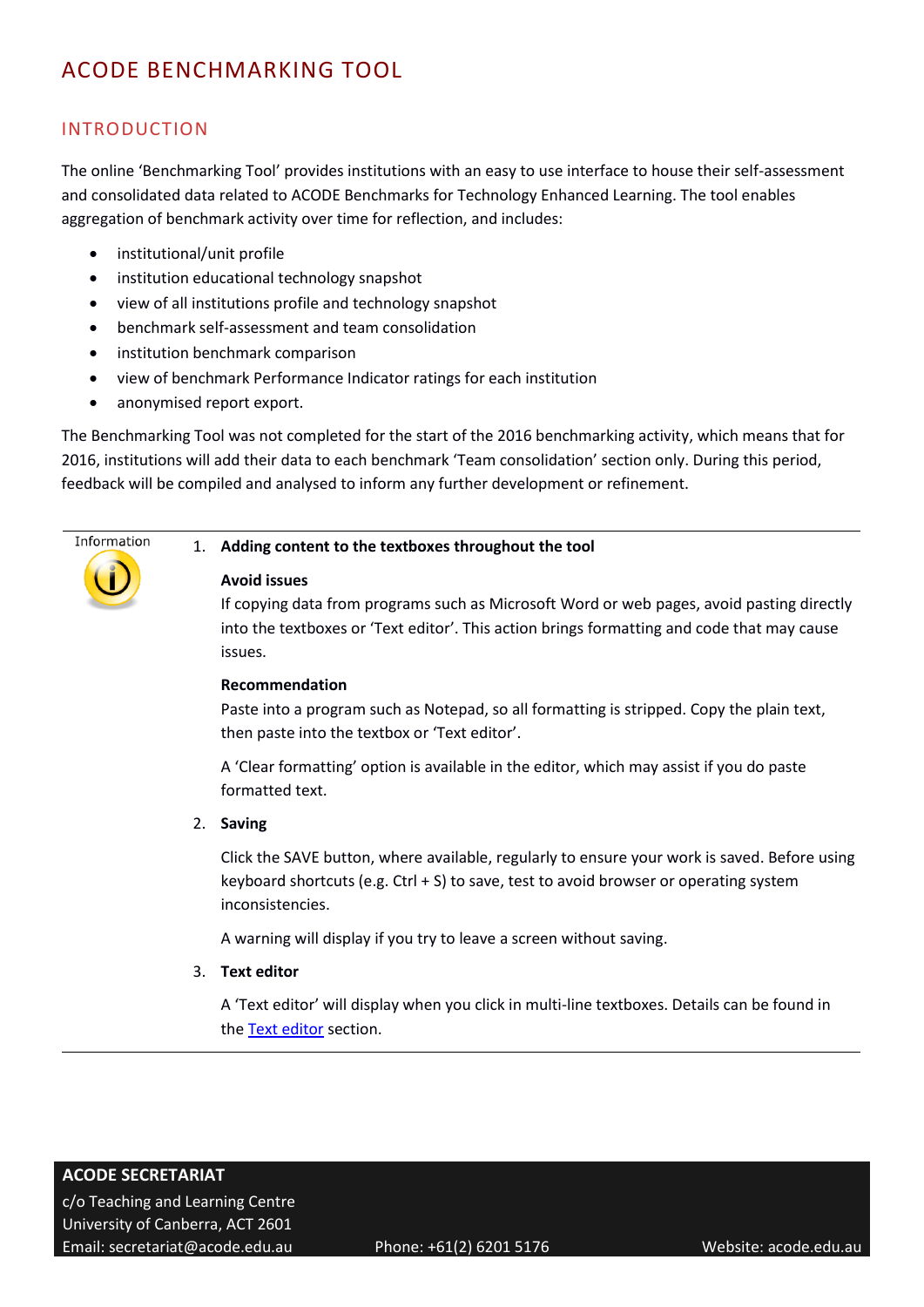## <span id="page-3-0"></span>ACCESS THE TOOL

To access the Benchmarking Tool, you will need your ACODE username and password. First time access may take a few seconds to load.

- 1. Go to the ACODE site [http://www.acode.edu.au.](http://www.acode.edu.au/)
- 2. In the LOGIN section (right-hand side), enter your ACODE username and password, then click the 'Log in' button.
- 3. In the QUICK LINKS section (right-hand side), click 'Benchmarking Summit'.
- 4. Click 'Benchmarking Tool'.



You could enter directly, and bookmark the Benchmarking Tool URL.

- 1. Go to [http://www.acode.edu.au/mod/page/view.php?id=497.](http://www.acode.edu.au/mod/page/view.php?id=497)
- 2. Click the 'Log in' hyperlink (right-hand side of the top menu).
- 3. Insert your ACODE username and password then click the 'Log in' button.

#### <span id="page-3-1"></span>Entry screen

On the Benchmarking Tool entry screen, you have two paths to choose from.

- Access your institution profile, technology snapshot, benchmarks and reports.
- Access a read-only profile and technology snapshot of all institutions.

| <b>Benchmarking Tool</b>             |                  |
|--------------------------------------|------------------|
| Please select your institution       | <b>START</b>     |
| Please select an institution to view | VIEW INSTITUTION |
|                                      |                  |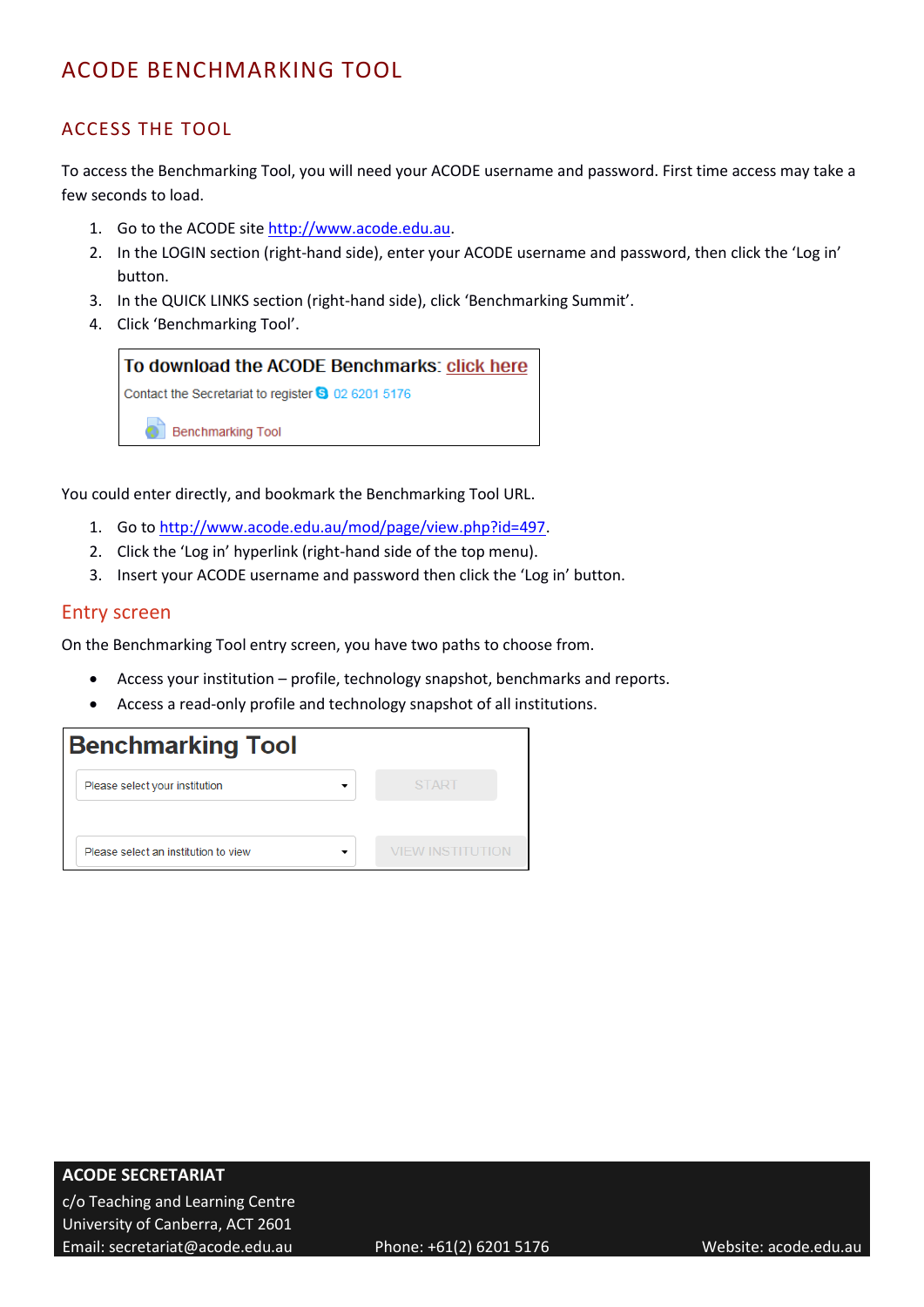## <span id="page-4-0"></span>VIEW ANY INSTITUTION'S PROFILE AND TECHNOLOGY SNAPSHOT

Access a **read-only view** of any institution's profile and educational technology snapshot.

1. On the entry screen, select an institution to view from the dropdown list, then click the VIEW INSTITUTION button.

| Please select your institution        | <b>START</b>            |
|---------------------------------------|-------------------------|
| <b>Australian Catholic University</b> | <b>VIEW INSTITUTION</b> |

2. View profile and snapshot details by clicking the relevant button on the left-hand menu.

| <b>CHOOSE INSTITUTION</b>       | INSTITUTIONAL/UNIT PROFILE |                                               |  |  |
|---------------------------------|----------------------------|-----------------------------------------------|--|--|
| <b>INSTITUTION PROFILE</b>      | <b>NAME OF INSTITUTION</b> | University of Southern Queensland             |  |  |
| <b>TECHNOLOGY SNAPSHOT &gt;</b> |                            |                                               |  |  |
|                                 | <b>NAME OF UNIT</b>        | Provide the full name of your unit (REQUIRED) |  |  |
|                                 | <b>ACODE NOMINEE</b>       | Name your ACODE nominee (REQUIRED)            |  |  |
|                                 | ACODE MOMINEE BOSITION     |                                               |  |  |

3. Click the CHOOSE INSTITUTION button (left-hand menu) to return to the entry screen.

## <span id="page-4-1"></span>YOUR INSTITUTION'S PROFILE

A nominated team member will complete their institution's profile. Accessing the profile with this process provides you with editing options.

1. On the entry screen, select your institution from the dropdown list, then click the START button.



2. Type the profile details. Some of these are multi-line textboxes, so an editor will display when you click in the textbox.

| <b>CHOOSE INSTITUTION</b>                  | INSTITUTIONAL/UNIT PROFILE |                                               |  |
|--------------------------------------------|----------------------------|-----------------------------------------------|--|
| <b>INSTITUTION PROFILE</b>                 | <b>NAME OF INSTITUTION</b> | University of Southern Queensland             |  |
| TECHNOLOGY SNAPSHOT ><br><b>BENCHMARKS</b> | <b>NAME OF UNIT</b>        | Provide the full name of your unit (REQUIRED) |  |
| <b>REPORTS</b>                             | <b>ACODE NOMINEE</b>       | Name your ACODE nominee (REQUIRED)            |  |

3. Click the SAVE button (bottom of the screen).

## **ACODE SECRETARIAT**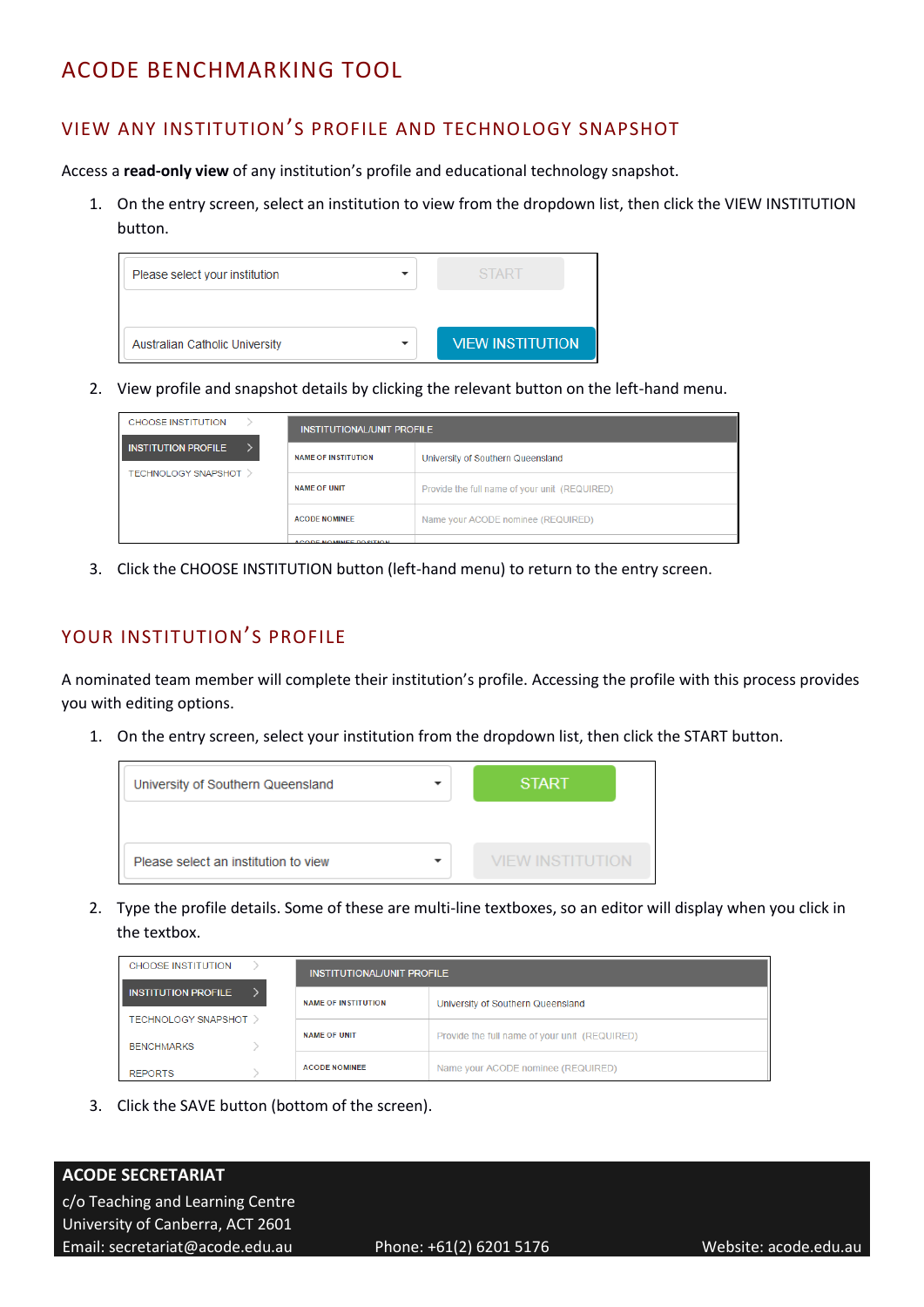# Information

- 1. The institution name will be automatically populated from your entry screen selection.
- 2. All REQUIRED fields must be completed before the Save option is activated.
- 3. A helpful explanation of each section is provided in the textbox. The explanation will disappear when you add data, and reappear if you delete all data.

## <span id="page-5-0"></span>YOUR INSTITUTION'S TECHNOLOGY SNAPSHOT

A nominated team member will complete a snapshot of their institution's educational technology systems and use. Accessing the snapshot with this process provides you with editing options.

| <b>CHOOSE INSTITUTION</b>           |                                                    | EDUCATIONAL TECHNOLOGY SNAPSHOT |                                          |                              |                                   |
|-------------------------------------|----------------------------------------------------|---------------------------------|------------------------------------------|------------------------------|-----------------------------------|
| <b>INSTITUTION PROFILE</b>          |                                                    | <b>Description</b>              | <b>Hosted</b>                            | Considering<br>alternatives? | <b>Piloting this</b><br>year?     |
| <b>TECHNOLOGY SNAPSHOT</b>          | <b>LEARNING MANAGEMENT SYSTEM (LMS)</b>            |                                 | $\checkmark$<br>$\overline{\phantom{a}}$ | $\checkmark$<br>$\sim$       | $\overline{\phantom{0}}$<br>----- |
| <b>BENCHMARKS</b><br><b>REPORTS</b> | SYNCHRONOUS ONLINE LEARNING AND<br><b>TEACHING</b> |                                 | $\checkmark$<br>----                     | $\checkmark$<br>----         | $\checkmark$<br>$-$               |
|                                     | <b>COMMUNICATION AND COLLABORATION</b>             |                                 | $\checkmark$<br>$\sim$                   | $\checkmark$<br>$\sim$       | -----                             |
|                                     | <b>ACCECCMENT</b>                                  |                                 |                                          |                              |                                   |

- 1. Click TECHNOLOGY SNAPSHOT (left-hand menu).
- 2. Type the description details.

Hover your cursor over section headings to view a helpful explanation.

- 3. Select the appropriate option from each of the dropdown menus.
- 4. Click the SAVE button (bottom of the screen).

## <span id="page-5-1"></span>YOUR INSTITUTION'S BENCHMARKS

Three sections – Self-assessment, Team members, and Team consolidation, are available for each of the eight benchmarks. The benchmark SCOPING and GOOD PRACTICE statements will help to inform your self-assessment activity.

- 1. Click BENCHMARKS (eft-hand menu).
- 2. Authenticate to access the benchmarks.
	- a. **Your first time access**
		- i. Click the ADD TEAM MEMBER button.
		- ii. Your name will be automatically added from your log in.

| Add new team member                           |  |  |  |  |
|-----------------------------------------------|--|--|--|--|
| Please enter the name of the new team member: |  |  |  |  |
| <b>Mickey Mouse</b>                           |  |  |  |  |
|                                               |  |  |  |  |
| Cancel<br>ΩK                                  |  |  |  |  |

iii. Click the OK button.

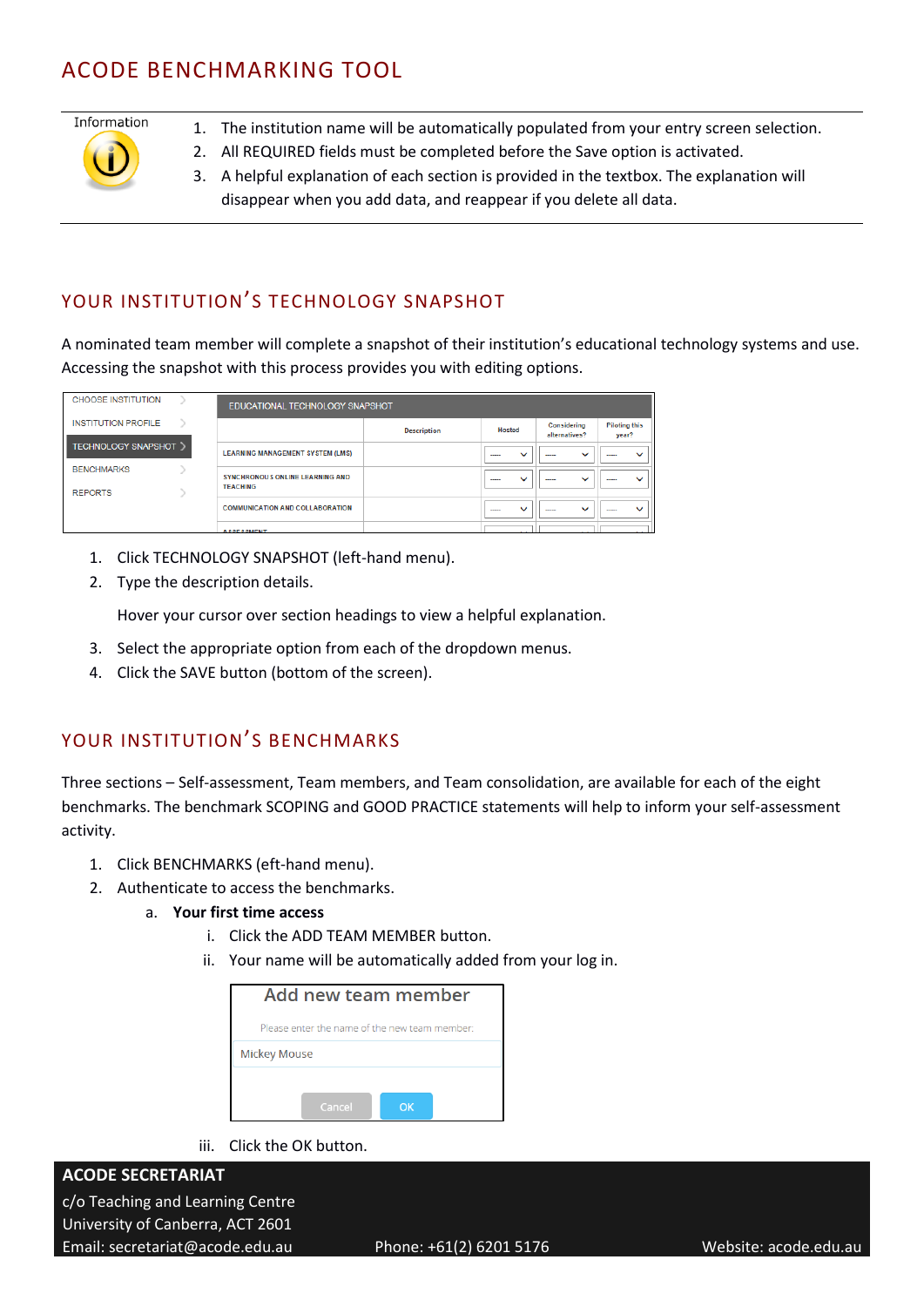If none of your team have accessed before, no users will be listed.

|                          | Please select which team member you are |
|--------------------------|-----------------------------------------|
| No users currently added |                                         |
|                          |                                         |
| ADD TEAM MEMBER          |                                         |

If other team members have accessed before, you will see buttons with their name.

| Please select which team member you are: |          |                      |                 |  |
|------------------------------------------|----------|----------------------|-----------------|--|
| Dorothy Toto                             | Jon Snow | <b>Pollie Kettle</b> | ADD TEAM MEMBER |  |

b. **If you have previously accessed** – Click your name button.

| Please select which team member you are: |          |               |                 |
|------------------------------------------|----------|---------------|-----------------|
| Dorothy Toto                             | Jon Snow | Pollie Kettle | ADD TFAM MEMBER |
|                                          |          |               |                 |

#### <span id="page-6-0"></span>Self-assessment

Complete a self-assessment for each benchmark that your institution is participating in. Individual team members can only view and edit their own self-assessment from this screen.

| <b>CHOOSE INSTITUTION</b><br>5                                                                                                                                                                                                                                                                                                                                                                                                                                                                                                                                                                                                                                                                                                                                                                                                                                                                                                                                                                                                                                                                                                                                                                                                                                                   |                                                 | Self-assessment                                                                                                                                                                                                                    | <b>Team members</b>                                                | <b>Team consolidation</b>                                           |                                                                      |  |
|----------------------------------------------------------------------------------------------------------------------------------------------------------------------------------------------------------------------------------------------------------------------------------------------------------------------------------------------------------------------------------------------------------------------------------------------------------------------------------------------------------------------------------------------------------------------------------------------------------------------------------------------------------------------------------------------------------------------------------------------------------------------------------------------------------------------------------------------------------------------------------------------------------------------------------------------------------------------------------------------------------------------------------------------------------------------------------------------------------------------------------------------------------------------------------------------------------------------------------------------------------------------------------|-------------------------------------------------|------------------------------------------------------------------------------------------------------------------------------------------------------------------------------------------------------------------------------------|--------------------------------------------------------------------|---------------------------------------------------------------------|----------------------------------------------------------------------|--|
| <b>INSTITUTION PROFILE</b>                                                                                                                                                                                                                                                                                                                                                                                                                                                                                                                                                                                                                                                                                                                                                                                                                                                                                                                                                                                                                                                                                                                                                                                                                                                       |                                                 |                                                                                                                                                                                                                                    |                                                                    |                                                                     |                                                                      |  |
| Institution-wide policy and governance for technology enhanced learning<br><b>TECHNOLOGY SNAPSHOT &gt;</b>                                                                                                                                                                                                                                                                                                                                                                                                                                                                                                                                                                                                                                                                                                                                                                                                                                                                                                                                                                                                                                                                                                                                                                       |                                                 |                                                                                                                                                                                                                                    |                                                                    |                                                                     |                                                                      |  |
| <b>BENCHMARKS</b>                                                                                                                                                                                                                                                                                                                                                                                                                                                                                                                                                                                                                                                                                                                                                                                                                                                                                                                                                                                                                                                                                                                                                                                                                                                                | <b>SCOPING STATEMENT</b>                        |                                                                                                                                                                                                                                    |                                                                    |                                                                     |                                                                      |  |
| <b>BENCHMARK1</b>                                                                                                                                                                                                                                                                                                                                                                                                                                                                                                                                                                                                                                                                                                                                                                                                                                                                                                                                                                                                                                                                                                                                                                                                                                                                |                                                 | This applies to institution level planning, policy development and implementation in relation to the application of<br>technology enhanced learning. It includes the delegation of authority and responsibility for developing and |                                                                    |                                                                     |                                                                      |  |
| <b>BENCHMARK 2</b>                                                                                                                                                                                                                                                                                                                                                                                                                                                                                                                                                                                                                                                                                                                                                                                                                                                                                                                                                                                                                                                                                                                                                                                                                                                               |                                                 | implementing policy, and strategic and operational plans.                                                                                                                                                                          |                                                                    |                                                                     |                                                                      |  |
| <b>BENCHMARK 3</b>                                                                                                                                                                                                                                                                                                                                                                                                                                                                                                                                                                                                                                                                                                                                                                                                                                                                                                                                                                                                                                                                                                                                                                                                                                                               | <b>GOOD PRACTICE STATEMENT</b>                  |                                                                                                                                                                                                                                    |                                                                    |                                                                     |                                                                      |  |
| <b>BENCHMARK 4</b><br>$\geq$                                                                                                                                                                                                                                                                                                                                                                                                                                                                                                                                                                                                                                                                                                                                                                                                                                                                                                                                                                                                                                                                                                                                                                                                                                                     |                                                 | The institution has established, well understood strategy, governance mechanisms and policies that quide the<br>selection, deployment, evaluation and improvement of the technologies used to support learning and teaching,       |                                                                    |                                                                     |                                                                      |  |
| <b>BENCHMARK 5</b><br>$\geq$                                                                                                                                                                                                                                                                                                                                                                                                                                                                                                                                                                                                                                                                                                                                                                                                                                                                                                                                                                                                                                                                                                                                                                                                                                                     |                                                 | RATE THE FOLLOWING STATEMENTS                                                                                                                                                                                                      |                                                                    |                                                                     |                                                                      |  |
| <b>BENCHMARK 6</b><br>$\mathcal{L}$                                                                                                                                                                                                                                                                                                                                                                                                                                                                                                                                                                                                                                                                                                                                                                                                                                                                                                                                                                                                                                                                                                                                                                                                                                              | PI 1.1                                          | Institution strategic and operational plans support and promote the use of                                                                                                                                                         |                                                                    |                                                                     |                                                                      |  |
| <b>BENCHMARK 7</b>                                                                                                                                                                                                                                                                                                                                                                                                                                                                                                                                                                                                                                                                                                                                                                                                                                                                                                                                                                                                                                                                                                                                                                                                                                                               | technology enhanced learning.                   |                                                                                                                                                                                                                                    |                                                                    |                                                                     |                                                                      |  |
| <b>BENCHMARK 8</b>                                                                                                                                                                                                                                                                                                                                                                                                                                                                                                                                                                                                                                                                                                                                                                                                                                                                                                                                                                                                                                                                                                                                                                                                                                                               |                                                 | Strategic or                                                                                                                                                                                                                       | Strategic or<br>operational plan                                   | Strategic and<br>operational plans                                  | Strategic and<br>operational plans                                   |  |
| <b>REPORTS</b>                                                                                                                                                                                                                                                                                                                                                                                                                                                                                                                                                                                                                                                                                                                                                                                                                                                                                                                                                                                                                                                                                                                                                                                                                                                                   | No current strategic<br>or operational<br>plans | operational plan<br>but no recognition<br>of technology<br>enhanced learning                                                                                                                                                       | includes some<br>recognition of<br>technology<br>enhanced learning | both have some<br>recognition of<br>technology<br>enhanced learning | both have clear<br>recognition of<br>technology<br>enhanced learning |  |
|                                                                                                                                                                                                                                                                                                                                                                                                                                                                                                                                                                                                                                                                                                                                                                                                                                                                                                                                                                                                                                                                                                                                                                                                                                                                                  | <b>OVERALL RATING</b>                           |                                                                                                                                                                                                                                    |                                                                    |                                                                     |                                                                      |  |
|                                                                                                                                                                                                                                                                                                                                                                                                                                                                                                                                                                                                                                                                                                                                                                                                                                                                                                                                                                                                                                                                                                                                                                                                                                                                                  | 1                                               | $\overline{2}$                                                                                                                                                                                                                     | 3                                                                  | Δ                                                                   | 5                                                                    |  |
| <b>RATIONALE</b><br>Lorem ipsum dolor sit amet, consectetur adipiscing elit. Maecenas cursus arcu in mollis<br>iaculis. Mauris bibendum venenatis justo varius sodales. Aenean maximus lectus vitae quam<br>interdum tincidunt. Duis rhoncus, nibh pretium ultricies mollis, quam justo varius dolor, quis<br>gravida felis lorem porttitor quam. Aenean libero mi, efficitur at arcu vitae, volutpat convallis<br>elit. In nisi orci, accumsan non ultricies vel, venenatis nec nunc.<br><b>EVIDENCE</b><br>Phasellus non tellus lacus. Quisque a mauris eget turpis tincidunt auctor sed sed nisl. Ut<br>vestibulum orci nec lorem pellentesque dignissim. Donec ultrices, diam eget rhoncus<br>tincidunt, odio purus scelerisque tellus, vitae congue elit orci at felis. Aliquam lacinia nec<br>nulla quis consequat. Praesent in mauris turpis. Praesent euismod nisi felis, in varius tellus<br>volutpat eleifend. Duis laoreet elit sed ante tristique luctus. Nunc commodo id velit nec<br>ullamcorper. Donec euismod lectus quam, id malesuada lacus rhoncus nec. Morbi varius<br>metus non augue hendrerit interdum. Nullam interdum imperdiet sapien, id molestie neque<br>vulputate blandit. Aenean sodales nisl eu metus auctor, vel consectetur arcu pellentesque. |                                                 |                                                                                                                                                                                                                                    |                                                                    |                                                                     |                                                                      |  |

#### **ACODE SECRETARIAT**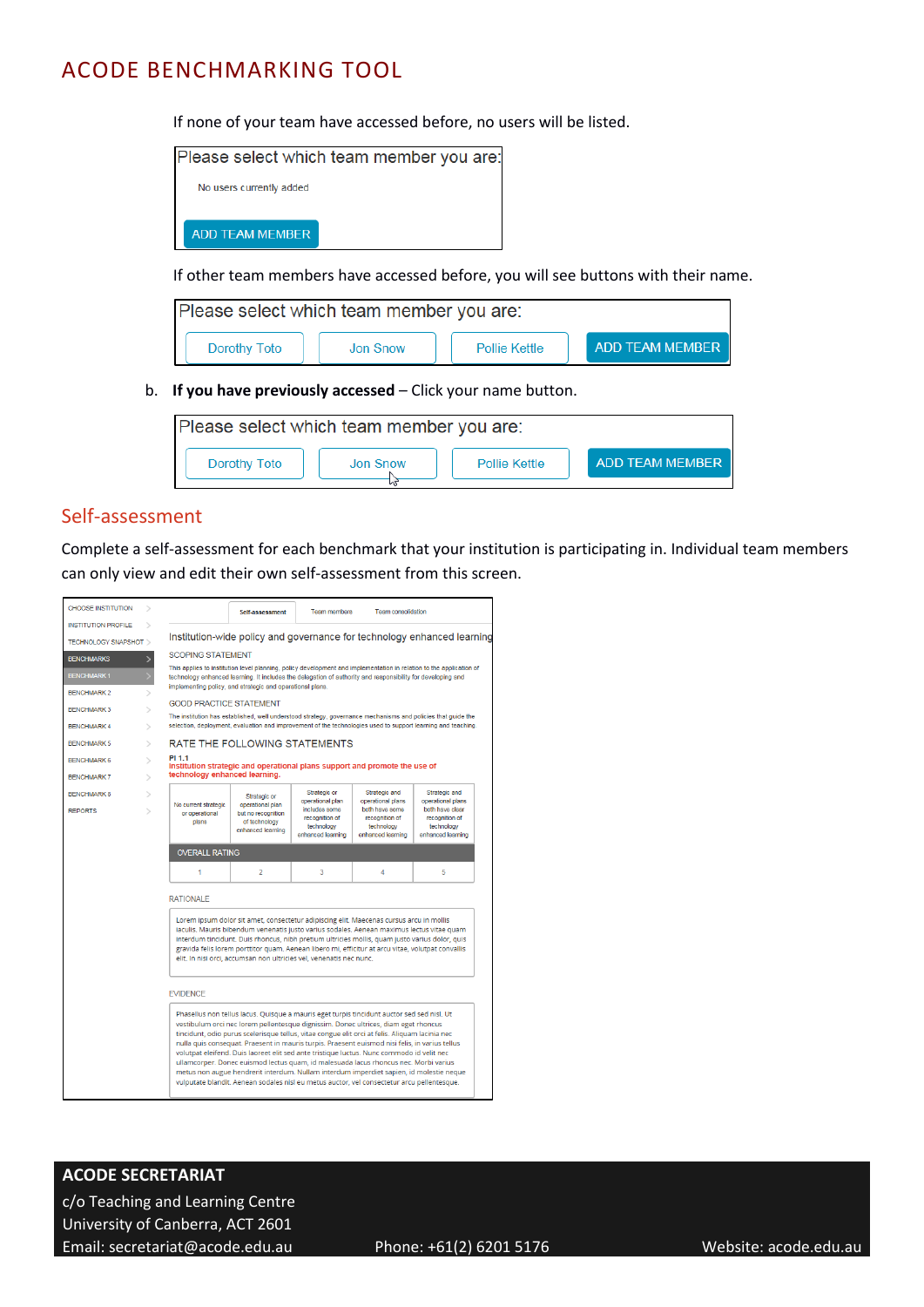- 1. Click the 'Self-assessment' tab.
- 2. Click in the RATIONALE textbox for the 'Text editor' to display.
- 3. Type or paste plain text, format then click the OK button.
- 4. Add data in the same manner for EVIDENCE.
- 5. Click the measure you feel is appropriate, then click the overall rating number.
- 6. Click the SAVE button (bottom of the screen).
- 7. Move onto the next Performance Indicator (PI).
- 8. Continue until you have completed each benchmark.



1. Save regularly to avoid potential loss of work.

2. You may find it easier to develop your benchmark data outside of the tool in plain text format. The data can then be pasted and formatted using the 'Text editor' in the tool at your convenience.

#### <span id="page-7-0"></span>Team members

This section is read-only, and automatically populated with the self-assessment data of each team member.

| Self-assessment                                                                                                     | <b>Team members</b> | Team consolidation |  |  |  |
|---------------------------------------------------------------------------------------------------------------------|---------------------|--------------------|--|--|--|
| <b>Jon Snow</b><br>Dorothy Toto                                                                                     |                     | Pollie Kettle      |  |  |  |
| Institution-wide policy and governance for technology enhanced<br>learning                                          |                     |                    |  |  |  |
| <b>SCOPING STATEMENT</b>                                                                                            |                     |                    |  |  |  |
| This applies to institution level planning, policy development and implementation in relation to the application of |                     |                    |  |  |  |

- 1. Click the 'Team members' tab.
- 2. Click a team member's button to view their self-assessment.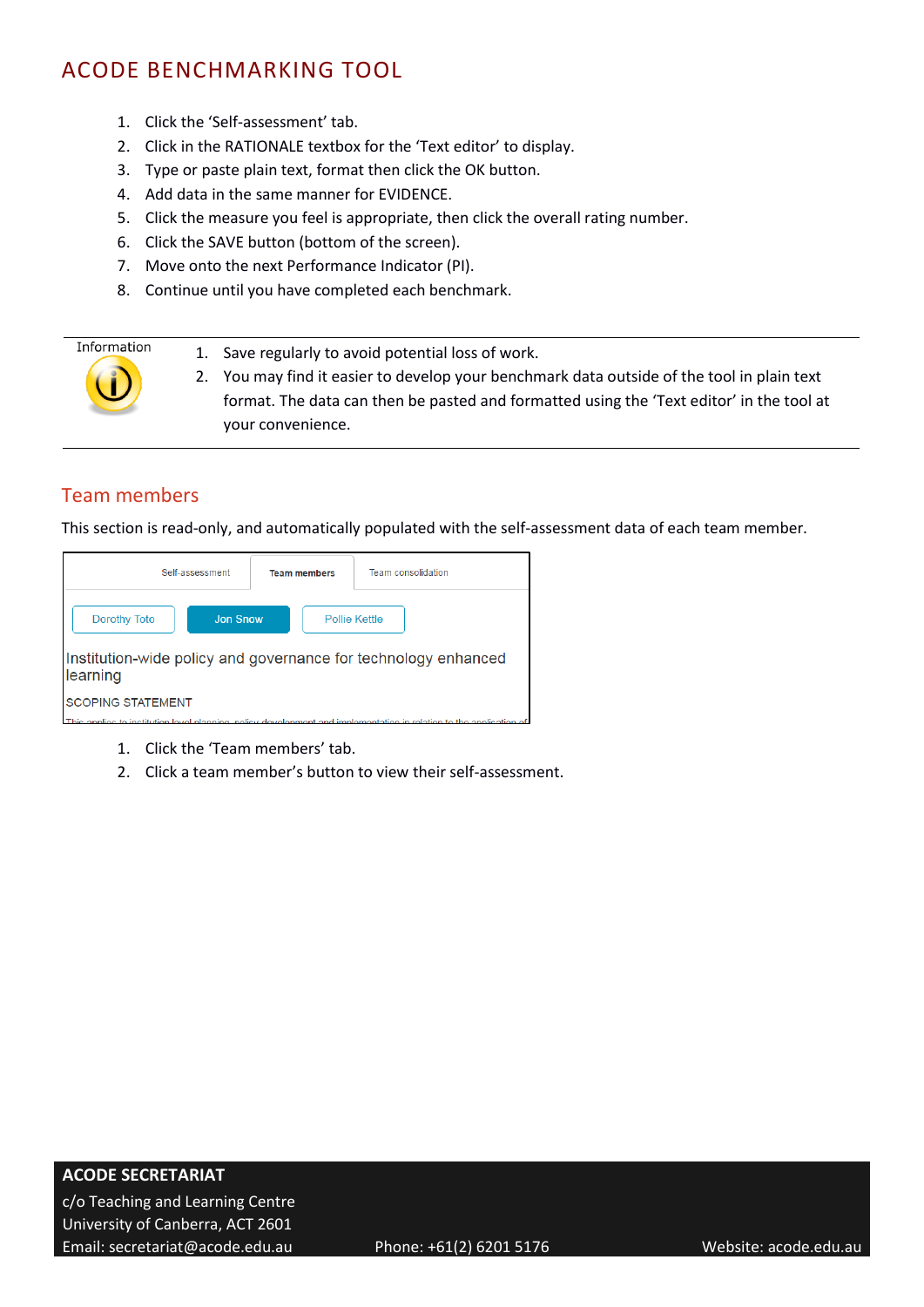## <span id="page-8-0"></span>Team consolidation

Provide your teams agreed outcome for each benchmark in this section, by including the consolidated rationale, evidence and rating.

|                                                           | Self-assessment                                                                                                  | <b>Team members</b>                                                                                                                                                                                                                | <b>Team consolidation</b> |   |  |  |  |  |
|-----------------------------------------------------------|------------------------------------------------------------------------------------------------------------------|------------------------------------------------------------------------------------------------------------------------------------------------------------------------------------------------------------------------------------|---------------------------|---|--|--|--|--|
| learning                                                  |                                                                                                                  | Institution-wide policy and governance for technology enhanced                                                                                                                                                                     |                           |   |  |  |  |  |
| <b>SCOPING STATEMENT</b>                                  |                                                                                                                  |                                                                                                                                                                                                                                    |                           |   |  |  |  |  |
| implementing policy, and strategic and operational plans. |                                                                                                                  | This applies to institution level planning, policy development and implementation in relation to the application<br>of technology enhanced learning. It includes the delegation of authority and responsibility for developing and |                           |   |  |  |  |  |
| <b>GOOD PRACTICE STATEMENT</b>                            |                                                                                                                  |                                                                                                                                                                                                                                    |                           |   |  |  |  |  |
| teaching.                                                 |                                                                                                                  | The institution has established, well understood strategy, governance mechanisms and policies that guide<br>the selection, deployment, evaluation and improvement of the technologies used to support learning and                 |                           |   |  |  |  |  |
| enhanced learning                                         |                                                                                                                  | <b>Benchmark 1:</b> Institution-wide policy and governance for technology                                                                                                                                                          |                           |   |  |  |  |  |
|                                                           |                                                                                                                  |                                                                                                                                                                                                                                    |                           |   |  |  |  |  |
|                                                           | PI 1.1: Institution strategic and operational plans support and promote the use of technology enhanced learning. |                                                                                                                                                                                                                                    |                           |   |  |  |  |  |
| 1                                                         | 2                                                                                                                | 3                                                                                                                                                                                                                                  | 4                         | 5 |  |  |  |  |
| <b>RATIONALE</b>                                          |                                                                                                                  |                                                                                                                                                                                                                                    |                           |   |  |  |  |  |
| Comments                                                  |                                                                                                                  |                                                                                                                                                                                                                                    |                           |   |  |  |  |  |
| <b>EVIDENCE</b>                                           |                                                                                                                  |                                                                                                                                                                                                                                    |                           |   |  |  |  |  |
| Comments                                                  |                                                                                                                  |                                                                                                                                                                                                                                    |                           |   |  |  |  |  |

- 1. Click the 'Team consolidation' tab.
- 2. Click in the RATIONALE textbox for the 'Text editor' to display.
- 3. Type or paste plain text, format then click the OK button.
- 4. Add data in the same manner for EVIDENCE.
- 5. Click the rating number.
- 6. Click the SAVE button (bottom of the screen).
- 7. Move onto the next PI.
- 8. Continue until you have completed consolidation for each benchmark.

#### **ACODE SECRETARIAT**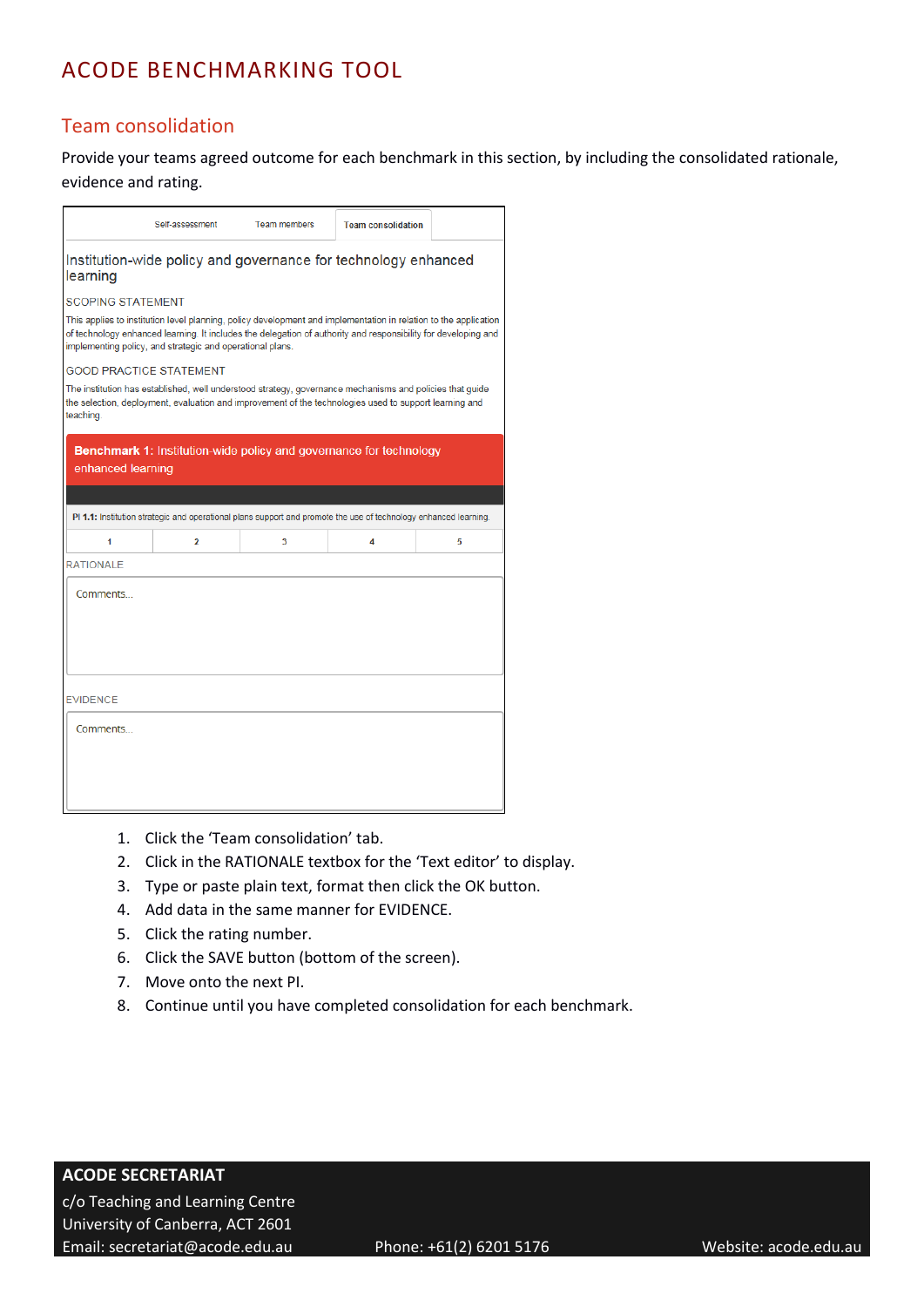## <span id="page-9-0"></span>REPORTS

View the consolidated benchmark ratings and details for each institution, and download an anonymised data file.

| <b>CHOOSE INSTITUTION</b>  | <b>Benchmark 1</b>                                                      |                          |                          |                          |        |                          |        |                          |                          |
|----------------------------|-------------------------------------------------------------------------|--------------------------|--------------------------|--------------------------|--------|--------------------------|--------|--------------------------|--------------------------|
| <b>INSTITUTION PROFILE</b> |                                                                         |                          |                          |                          |        |                          |        |                          |                          |
| <b>TECHNOLOGY SNAPSHOT</b> | Institution-wide policy and governance for technology enhanced learning |                          |                          |                          |        |                          |        |                          |                          |
| <b>BENCHMARKS</b>          | Downloads:<br><b>Anonymised CSV</b>                                     | PI 1.1                   | PI 1.2                   | PI 1.3                   | PI 1.4 | PI 1.5                   | PI 1.6 | PI 1.7                   | PI 1.8                   |
| <b>REPORTS</b>             | <b>Auckland University of Technology</b>                                | $\overline{\phantom{a}}$ |                          |                          |        | $\overline{\phantom{a}}$ | $\sim$ |                          | $\overline{\phantom{a}}$ |
| 2016                       | <b>Australian Catholic University</b>                                   | $\overline{\phantom{a}}$ | $\overline{\phantom{a}}$ | $\overline{\phantom{a}}$ |        | $\overline{\phantom{a}}$ |        | $\overline{\phantom{a}}$ | $\overline{\phantom{a}}$ |



1. Ratings will be automatically populated from the benchmark 'Team consolidation' section. 2. Hover your cursor over PIs to view an explanation.

#### <span id="page-9-1"></span>View details

View the rationale and evidence for the selected institution's benchmark rating.

1. Click an institution's Performance Indicator (PI) rating.



2. Scroll to the bottom of the benchmark table to view the rating, rationale and evidence details.

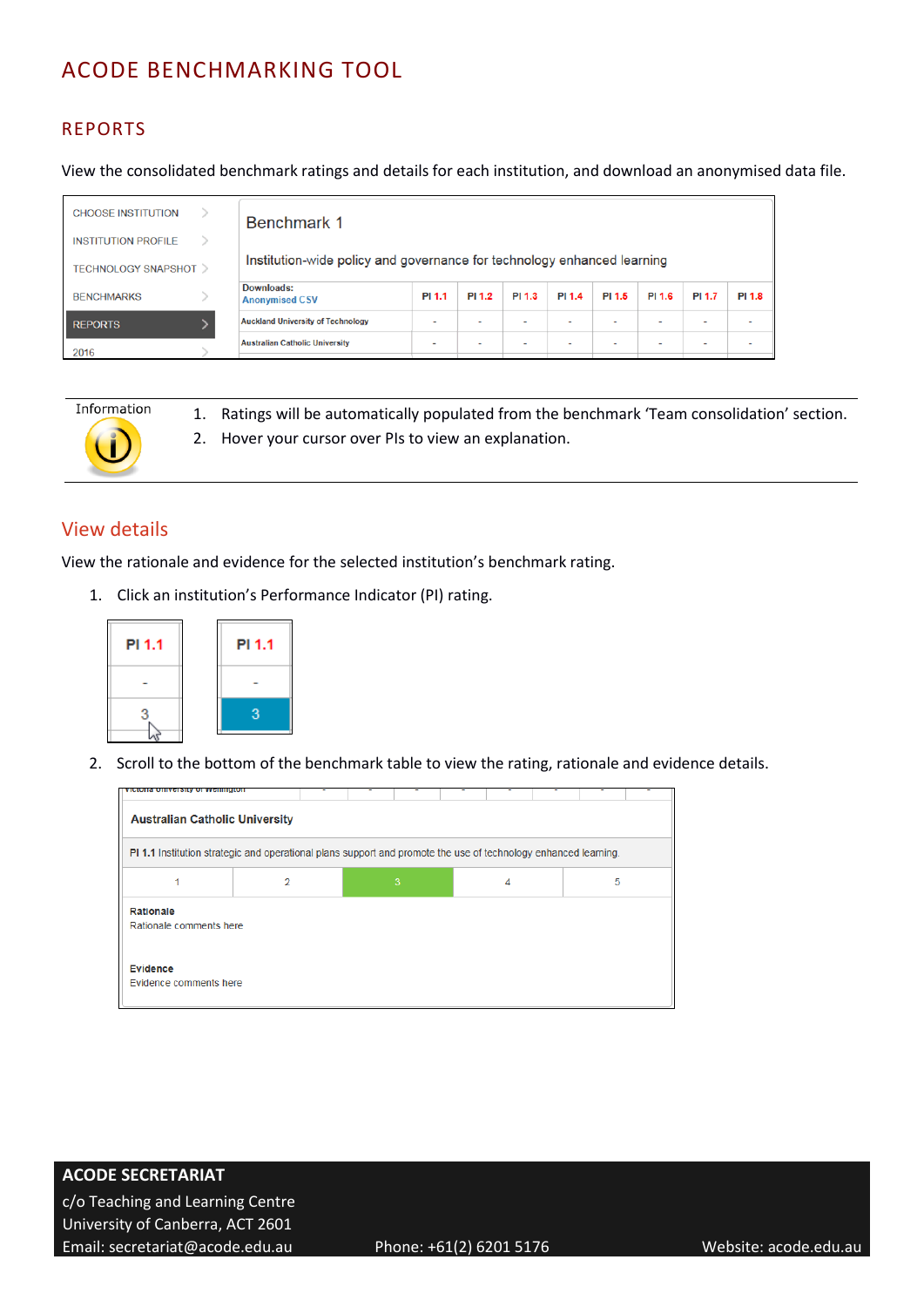## <span id="page-10-0"></span>Report download

Download an anonymised Comma-separated values (CSV) report. All institution names, except for your own, will be replaced with an institution number.



- 1. Click the 'Anonymised CSV' hyperlink.
- 2. Select to open or download the file.

The process depends on your browser and operating system.

|                | А                               | В      |        | D      |        |        | G      | н      |        |
|----------------|---------------------------------|--------|--------|--------|--------|--------|--------|--------|--------|
| 1              | Institution                     | PI 1.1 | PI 1.2 | PI 1.3 | PI 1.4 | PI 1.5 | PI 1.6 | PI 1.7 | PI 1.8 |
| $\overline{2}$ | Insititution 1                  |        |        |        |        |        |        |        |        |
| з              | Insititution 2                  |        |        |        |        |        |        |        |        |
|                | 4 Central Queensland University | -      |        |        |        |        |        |        |        |
| 5              | Insititution 4                  |        |        |        |        |        |        |        |        |

Ratings will display for each PI when populated.

#### <span id="page-10-1"></span>TEXT EDITOR

A 'Text editor' is available throughout the tool, when working in multi-line textboxes.

| <b>Communication and</b><br>collaboration   |  |  |  |  |  |
|---------------------------------------------|--|--|--|--|--|
| Edit - Insert - Format -                    |  |  |  |  |  |
| B <i>I</i> U Font Sizes ▼ 查 查<br>■ ■ ■ ● 目目 |  |  |  |  |  |
|                                             |  |  |  |  |  |
|                                             |  |  |  |  |  |
|                                             |  |  |  |  |  |
|                                             |  |  |  |  |  |
|                                             |  |  |  |  |  |
| OK                                          |  |  |  |  |  |

- 1. Click in a multi-line textbox. The relevant section name will display at the top of the editor.
- 2. Type or paste your text (preferably plain text).
- 3. Format the text using the buttons or menus.
- 4. Click the OK button when finished.

#### **ACODE SECRETARIAT**